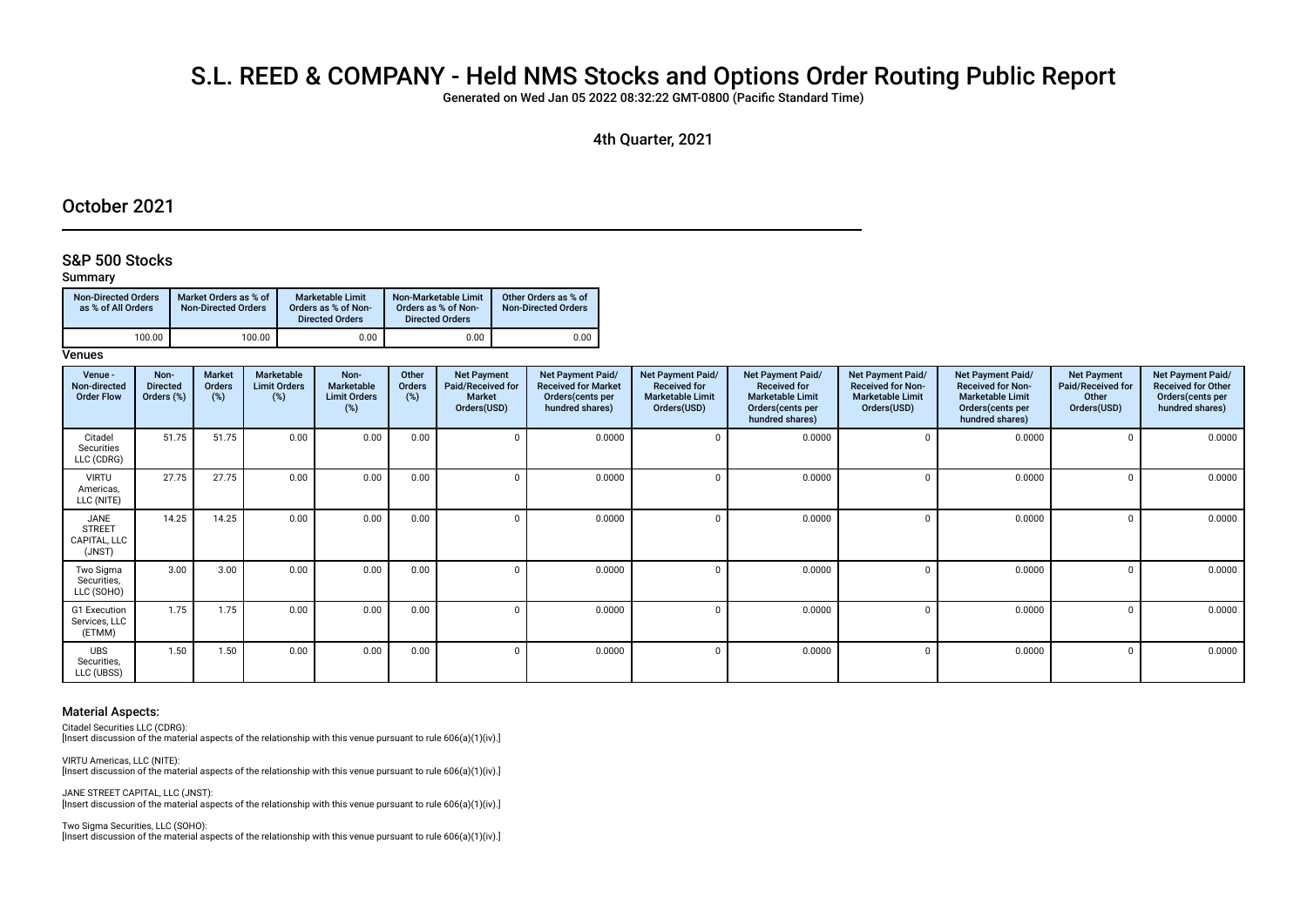G1 Execution Services, LLC (ETMM): [Insert discussion of the material aspects of the relationship with this venue pursuant to rule 606(a)(1)(iv).]

UBS Securities, LLC (UBSS): [Insert discussion of the material aspects of the relationship with this venue pursuant to rule 606(a)(1)(iv).]

 $\overline{a}$ ------------------------- $- - - - \frac{1}{2}$  $- - - - - - - \equiv$  $\overline{\phantom{0}}$ 

# October 2021

## Non-S&P 500 Stocks

## Summary

| <b>Non-Directed Orders</b><br>as % of All Orders | Market Orders as % of<br><b>Non-Directed Orders</b> | <b>Marketable Limit</b><br>Orders as % of Non-<br><b>Directed Orders</b> | Non-Marketable Limit<br>Orders as % of Non-<br><b>Directed Orders</b> | Other Orders as % of<br><b>Non-Directed Orders</b> |
|--------------------------------------------------|-----------------------------------------------------|--------------------------------------------------------------------------|-----------------------------------------------------------------------|----------------------------------------------------|
| 100.00                                           | 97.24                                               | 0.69                                                                     | 2.07                                                                  | 0.00                                               |

### **Venues**

| Venue -<br>Non-directed<br><b>Order Flow</b>   | Non-<br><b>Directed</b><br>Orders (%) | Market<br>Orders<br>(%) | Marketable<br><b>Limit Orders</b><br>(%) | Non-<br>Marketable<br><b>Limit Orders</b><br>(%) | Other<br>Orders<br>$(\%)$ | <b>Net Payment</b><br>Paid/Received for<br><b>Market</b><br>Orders(USD) | Net Payment Paid/<br><b>Received for Market</b><br>Orders(cents per<br>hundred shares) | Net Payment Paid/<br><b>Received for</b><br><b>Marketable Limit</b><br>Orders(USD) | Net Payment Paid/<br><b>Received for</b><br><b>Marketable Limit</b><br>Orders(cents per<br>hundred shares) | Net Payment Paid/<br><b>Received for Non-</b><br><b>Marketable Limit</b><br>Orders(USD) | Net Payment Paid/<br><b>Received for Non-</b><br><b>Marketable Limit</b><br>Orders(cents per<br>hundred shares) | <b>Net Payment</b><br>Paid/Received for<br>Other<br>Orders(USD) | Net Payment Paid/<br><b>Received for Other</b><br>Orders(cents per<br>hundred shares) |
|------------------------------------------------|---------------------------------------|-------------------------|------------------------------------------|--------------------------------------------------|---------------------------|-------------------------------------------------------------------------|----------------------------------------------------------------------------------------|------------------------------------------------------------------------------------|------------------------------------------------------------------------------------------------------------|-----------------------------------------------------------------------------------------|-----------------------------------------------------------------------------------------------------------------|-----------------------------------------------------------------|---------------------------------------------------------------------------------------|
| Citadel<br>Securities LLC<br>(CDRG)            | 52.03                                 | 53.90                   | 100.00                                   | 0.00                                             | 0.00                      | $\Omega$                                                                | 0.0000                                                                                 | $\Omega$                                                                           | 0.0000                                                                                                     | $\mathbf 0$                                                                             | 0.0000                                                                                                          | $\Omega$                                                        | 0.0000                                                                                |
| <b>VIRTU</b><br>Americas, LLC<br>(NITE)        | 20.27                                 | 21.28                   | 0.00                                     | 0.00                                             | 0.00                      | $\Omega$                                                                | 0.0000                                                                                 | $\Omega$                                                                           | 0.0000                                                                                                     | $\Omega$                                                                                | 0.0000                                                                                                          | $\Omega$                                                        | 0.0000                                                                                |
| <b>JANE STREET</b><br>CAPITAL, LLC<br>(JNST)   | 14.86                                 | 15.60                   | 0.00                                     | 0.00                                             | 0.00                      | $\Omega$                                                                | 0.0000                                                                                 | $\Omega$                                                                           | 0.0000                                                                                                     | $\Omega$                                                                                | 0.0000                                                                                                          | $\Omega$                                                        | 0.0000                                                                                |
| <b>UBS</b> Securities,<br>LLC (UBSS)           | 4.05                                  | 4.26                    | 0.00                                     | 0.00                                             | 0.00                      | $\cap$                                                                  | 0.0000                                                                                 | $\epsilon$                                                                         | 0.0000                                                                                                     | $\Omega$                                                                                | 0.0000                                                                                                          | $\Omega$                                                        | 0.0000                                                                                |
| G1 Execution<br>Services, LLC<br>(ETMM)        | 2.70                                  | 2.84                    | 0.00                                     | 0.00                                             | 0.00                      | $\Omega$                                                                | 0.0000                                                                                 | $\Omega$                                                                           | 0.0000                                                                                                     | $\Omega$                                                                                | 0.0000                                                                                                          | $\Omega$                                                        | 0.0000                                                                                |
| Two Sigma<br>Securities, LLC<br>(SOHO)         | 2.70                                  | 2.13                    | 0.00                                     | 20.00                                            | 0.00                      | $\Omega$                                                                | 0.0000                                                                                 | $\mathfrak{c}$                                                                     | 0.0000                                                                                                     | $\Omega$                                                                                | 0.0000                                                                                                          | $\Omega$                                                        | 0.0000                                                                                |
| Cboe EDGX US<br>Equities<br>Exchange<br>(EDGX) | 1.35                                  | 0.00                    | 0.00                                     | 40.00                                            | 0.00                      | $\Omega$                                                                | 0.0000                                                                                 | $\Omega$                                                                           | 0.0000                                                                                                     | $\Omega$                                                                                | 0.0000                                                                                                          | $\Omega$                                                        | 0.0000                                                                                |
| <b>NYSE</b><br>American<br>(AMEX)              | 0.68                                  | 0.00                    | 0.00                                     | 20.00                                            | 0.00                      | $\Omega$                                                                | 0.0000                                                                                 | $\Omega$                                                                           | 0.0000                                                                                                     | $\Omega$                                                                                | 0.0000                                                                                                          | $\Omega$                                                        | 0.0000                                                                                |
| Instinet<br><b>BlockCross</b><br>(BLKX)        | 0.68                                  | 0.00                    | 0.00                                     | 0.00                                             | 100.00                    | $\Omega$                                                                | 0.0000                                                                                 | $\Omega$                                                                           | 0.0000                                                                                                     | $\Omega$                                                                                | 0.0000                                                                                                          | $\Omega$                                                        | 0.0000                                                                                |
| New York<br>Stock<br>Exchange<br>(NYSE)        | 0.68                                  | 0.00                    | 0.00                                     | 20.00                                            | 0.00                      | $\Omega$                                                                | 0.0000                                                                                 | $\Omega$                                                                           | 0.0000                                                                                                     | $\Omega$                                                                                | 0.0000                                                                                                          | $\Omega$                                                        | 0.0000                                                                                |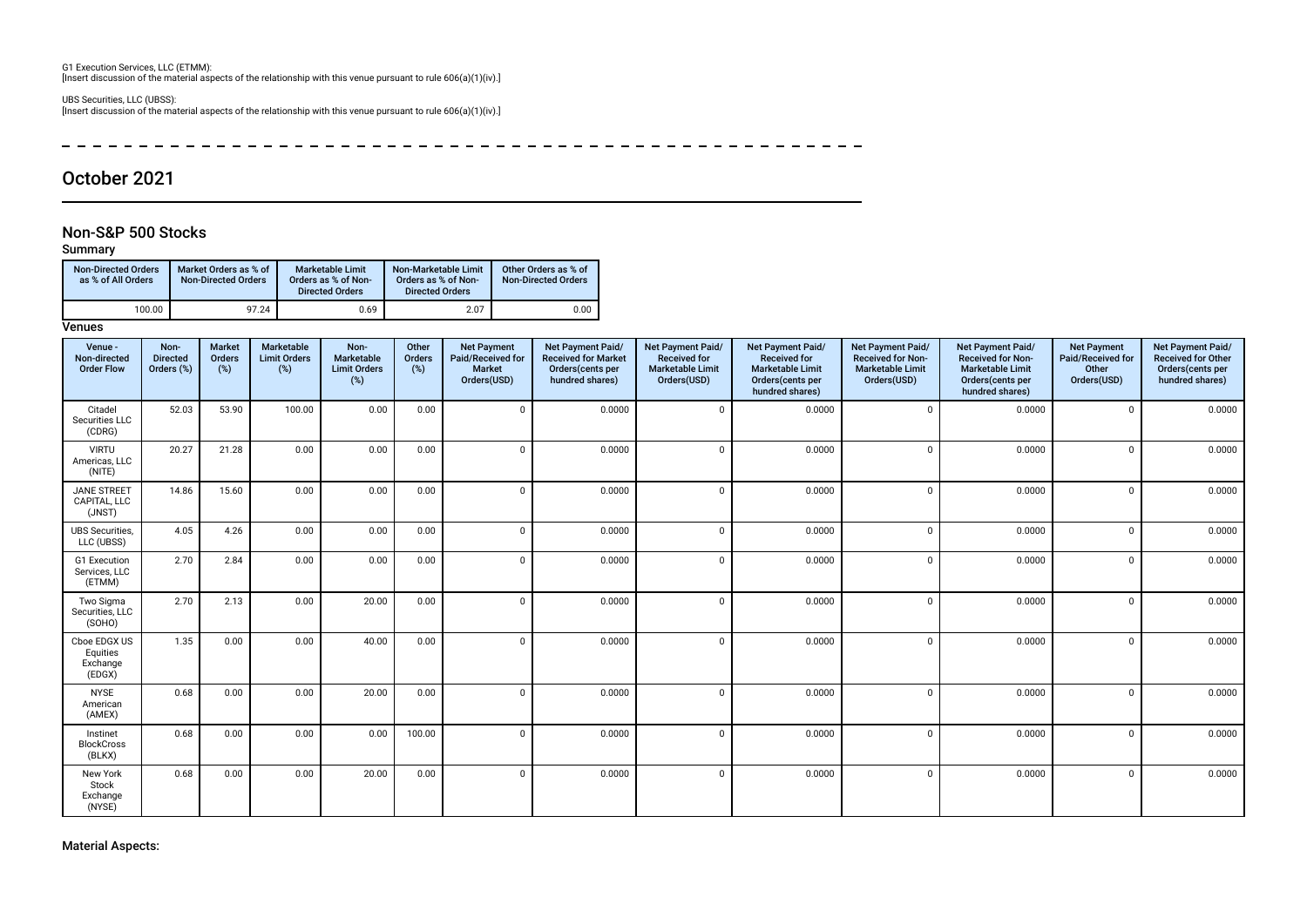Citadel Securities LLC (CDRG): [Insert discussion of the material aspects of the relationship with this venue pursuant to rule 606(a)(1)(iv).]

VIRTU Americas, LLC (NITE): [Insert discussion of the material aspects of the relationship with this venue pursuant to rule 606(a)(1)(iv).]

JANE STREET CAPITAL, LLC (JNST): [Insert discussion of the material aspects of the relationship with this venue pursuant to rule 606(a)(1)(iv).]

UBS Securities, LLC (UBSS): [Insert discussion of the material aspects of the relationship with this venue pursuant to rule 606(a)(1)(iv).]

G1 Execution Services, LLC (ETMM): [Insert discussion of the material aspects of the relationship with this venue pursuant to rule 606(a)(1)(iv).]

Two Sigma Securities, LLC (SOHO): [Insert discussion of the material aspects of the relationship with this venue pursuant to rule 606(a)(1)(iv).]

Cboe EDGX US Equities Exchange (EDGX): [Insert discussion of the material aspects of the relationship with this venue pursuant to rule 606(a)(1)(iv).]

NYSE American (AMEX): [Insert discussion of the material aspects of the relationship with this venue pursuant to rule 606(a)(1)(iv).]

Instinet BlockCross (BLKX): [Insert discussion of the material aspects of the relationship with this venue pursuant to rule 606(a)(1)(iv).]

New York Stock Exchange (NYSE): [Insert discussion of the material aspects of the relationship with this venue pursuant to rule 606(a)(1)(iv).]

------ $\sim$   $-$ ----

# October 2021

## **Options**

## **Summary**

| <b>Non-Directed Orders</b><br>as % of All Orders | Market Orders as % of<br>Non-Directed Orders | <b>Marketable Limit</b><br>Orders as % of Non-<br><b>Directed Orders</b> | Non-Marketable Limit<br>Orders as % of Non-<br><b>Directed Orders</b> | Other Orders as % of<br><b>Non-Directed Orders</b> |
|--------------------------------------------------|----------------------------------------------|--------------------------------------------------------------------------|-----------------------------------------------------------------------|----------------------------------------------------|
| 100.00                                           | 0.00                                         | 0.00                                                                     | 100.00                                                                | 0.00                                               |

**Venues** 

| Venue -<br>Non-directed<br><b>Order Flow</b>     | Non-<br><b>Directed</b><br>Orders (%) | <b>Market</b><br>Orders<br>(%) | Marketable<br><b>Limit Orders</b><br>(%) | Non-<br>Marketable<br><b>Limit Orders</b><br>(%) | Other<br>Orders<br>(%) | <b>Net Payment</b><br>Paid/Received for<br>Market<br>Orders(USD) | <b>Net Payment Paid/</b><br><b>Received for Market</b><br>Orders (cents per<br>hundred shares) | <b>Net Payment Paid/</b><br><b>Received for</b><br><b>Marketable Limit</b><br>Orders(USD) | Net Payment Paid/<br><b>Received for</b><br><b>Marketable Limit</b><br>Orders (cents per<br>hundred shares) | <b>Net Payment Paid/</b><br><b>Received for Non-</b><br><b>Marketable Limit</b><br>Orders(USD) | <b>Net Payment Paid/</b><br><b>Received for Non-</b><br><b>Marketable Limit</b><br>Orders (cents per<br>hundred shares) | <b>Net Payment</b><br>Paid/Received for<br>Other<br>Orders(USD) | Net Payment Paid/<br><b>Received for Other</b><br>Orders (cents per<br>hundred shares) |
|--------------------------------------------------|---------------------------------------|--------------------------------|------------------------------------------|--------------------------------------------------|------------------------|------------------------------------------------------------------|------------------------------------------------------------------------------------------------|-------------------------------------------------------------------------------------------|-------------------------------------------------------------------------------------------------------------|------------------------------------------------------------------------------------------------|-------------------------------------------------------------------------------------------------------------------------|-----------------------------------------------------------------|----------------------------------------------------------------------------------------|
| Wolverine<br>Execution<br>Services LLC<br>(WEXX) | 100.00                                | 0.00                           | 0.00                                     | 100.00                                           | 0.00                   |                                                                  | 0.0000                                                                                         |                                                                                           | 0.0000                                                                                                      |                                                                                                | 0.0000                                                                                                                  |                                                                 | 0.0000                                                                                 |

### Material Aspects:

Wolverine Execution Services LLC (WEXX): [Insert discussion of the material aspects of the relationship with this venue pursuant to rule 606(a)(1)(iv).]

# November 2021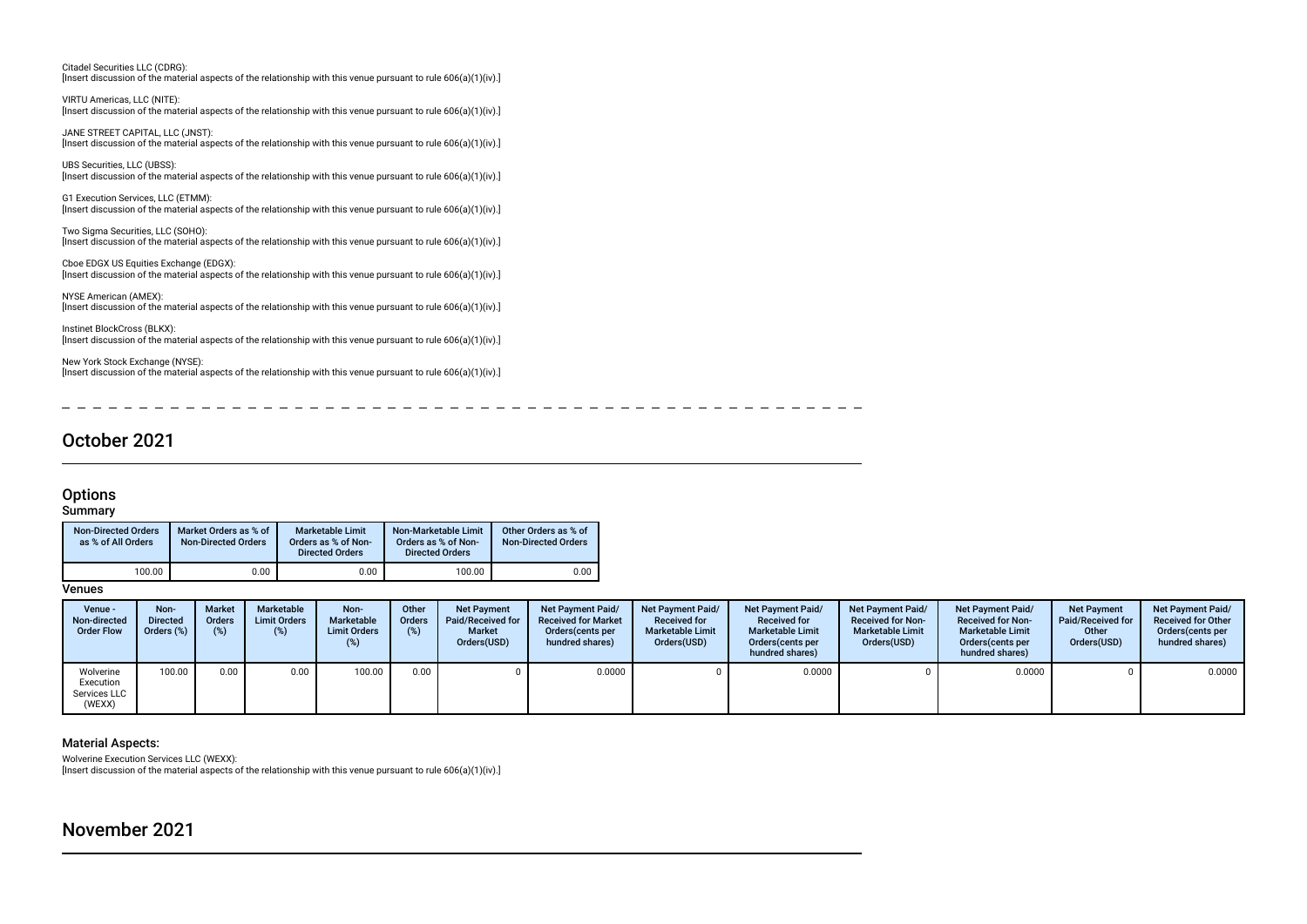## S&P 500 Stocks

### Summary

| <b>Non-Directed Orders</b><br>as % of All Orders | Market Orders as % of<br><b>Non-Directed Orders</b> | <b>Marketable Limit</b><br>Orders as % of Non-<br><b>Directed Orders</b> | Non-Marketable Limit<br>Orders as % of Non-<br><b>Directed Orders</b> | Other Orders as % of<br><b>Non-Directed Orders</b> |
|--------------------------------------------------|-----------------------------------------------------|--------------------------------------------------------------------------|-----------------------------------------------------------------------|----------------------------------------------------|
| 100.00                                           | 100.00                                              | 0.00                                                                     | 0.00                                                                  | 0.00                                               |

#### **Venues**

| Venue -<br>Non-directed<br><b>Order Flow</b>    | Non-<br><b>Directed</b><br>Orders (%) | Market<br>Orders<br>(%) | Marketable<br><b>Limit Orders</b><br>(%) | Non-<br>Marketable<br><b>Limit Orders</b><br>(%) | Other<br>Orders<br>(%) | <b>Net Payment</b><br>Paid/Received for<br><b>Market</b><br>Orders(USD) | <b>Net Payment Paid/</b><br><b>Received for Market</b><br>Orders(cents per<br>hundred shares) | Net Payment Paid/<br><b>Received for</b><br><b>Marketable Limit</b><br>Orders(USD) | Net Payment Paid/<br><b>Received for</b><br><b>Marketable Limit</b><br>Orders(cents per<br>hundred shares) | Net Payment Paid/<br><b>Received for Non-</b><br><b>Marketable Limit</b><br>Orders(USD) | <b>Net Payment Paid/</b><br><b>Received for Non-</b><br><b>Marketable Limit</b><br>Orders (cents per<br>hundred shares) | <b>Net Payment</b><br>Paid/Received for<br>Other<br>Orders(USD) | Net Payment Paid/<br><b>Received for Other</b><br>Orders(cents per<br>hundred shares) |
|-------------------------------------------------|---------------------------------------|-------------------------|------------------------------------------|--------------------------------------------------|------------------------|-------------------------------------------------------------------------|-----------------------------------------------------------------------------------------------|------------------------------------------------------------------------------------|------------------------------------------------------------------------------------------------------------|-----------------------------------------------------------------------------------------|-------------------------------------------------------------------------------------------------------------------------|-----------------------------------------------------------------|---------------------------------------------------------------------------------------|
| Citadel<br>Securities<br>LLC (CDRG)             | 49.44                                 | 49.44                   | 0.00                                     | 0.00                                             | 0.00                   | $\Omega$                                                                | 0.0000                                                                                        |                                                                                    | 0.0000                                                                                                     |                                                                                         | 0.0000                                                                                                                  |                                                                 | 0.0000                                                                                |
| <b>VIRTU</b><br>Americas,<br>LLC (NITE)         | 26.59                                 | 26.59                   | 0.00                                     | 0.00                                             | 0.00                   | $\Omega$                                                                | 0.0000                                                                                        |                                                                                    | 0.0000                                                                                                     |                                                                                         | 0.0000                                                                                                                  |                                                                 | 0.0000                                                                                |
| JANE<br><b>STREET</b><br>CAPITAL, LLC<br>(JNST) | 15.73                                 | 15.73                   | 0.00                                     | 0.00                                             | 0.00                   | 0                                                                       | 0.0000                                                                                        |                                                                                    | 0.0000                                                                                                     |                                                                                         | 0.0000                                                                                                                  |                                                                 | 0.0000                                                                                |
| Two Sigma<br>Securities,<br>LLC (SOHO)          | 3.75                                  | 3.75                    | 0.00                                     | 0.00                                             | 0.00                   | $\Omega$                                                                | 0.0000                                                                                        |                                                                                    | 0.0000                                                                                                     |                                                                                         | 0.0000                                                                                                                  |                                                                 | 0.0000                                                                                |
| <b>UBS</b><br>Securities,<br>LLC (UBSS)         | 3.00                                  | 3.00                    | 0.00                                     | 0.00                                             | 0.00                   | <sup>0</sup>                                                            | 0.0000                                                                                        |                                                                                    | 0.0000                                                                                                     |                                                                                         | 0.0000                                                                                                                  |                                                                 | 0.0000                                                                                |
| G1 Execution<br>Services, LLC<br>(ETMM)         | 1.50                                  | 1.50                    | 0.00                                     | 0.00                                             | 0.00                   | $\Omega$                                                                | 0.0000                                                                                        |                                                                                    | 0.0000                                                                                                     |                                                                                         | 0.0000                                                                                                                  |                                                                 | 0.0000                                                                                |

#### Material Aspects:

Citadel Securities LLC (CDRG):

[Insert discussion of the material aspects of the relationship with this venue pursuant to rule 606(a)(1)(iv).]

VIRTU Americas, LLC (NITE): [Insert discussion of the material aspects of the relationship with this venue pursuant to rule 606(a)(1)(iv).]

JANE STREET CAPITAL, LLC (JNST): [Insert discussion of the material aspects of the relationship with this venue pursuant to rule 606(a)(1)(iv).]

Two Sigma Securities, LLC (SOHO): [Insert discussion of the material aspects of the relationship with this venue pursuant to rule 606(a)(1)(iv).]

UBS Securities, LLC (UBSS): [Insert discussion of the material aspects of the relationship with this venue pursuant to rule 606(a)(1)(iv).]

G1 Execution Services, LLC (ETMM): [Insert discussion of the material aspects of the relationship with this venue pursuant to rule 606(a)(1)(iv).]

 $\frac{1}{2}$  =  $\frac{1}{2}$  =  $\frac{1}{2}$  $\sim$   $\sim$  $\sim$   $\equiv$   $\equiv$  $- - - - - - -$ 

# November 2021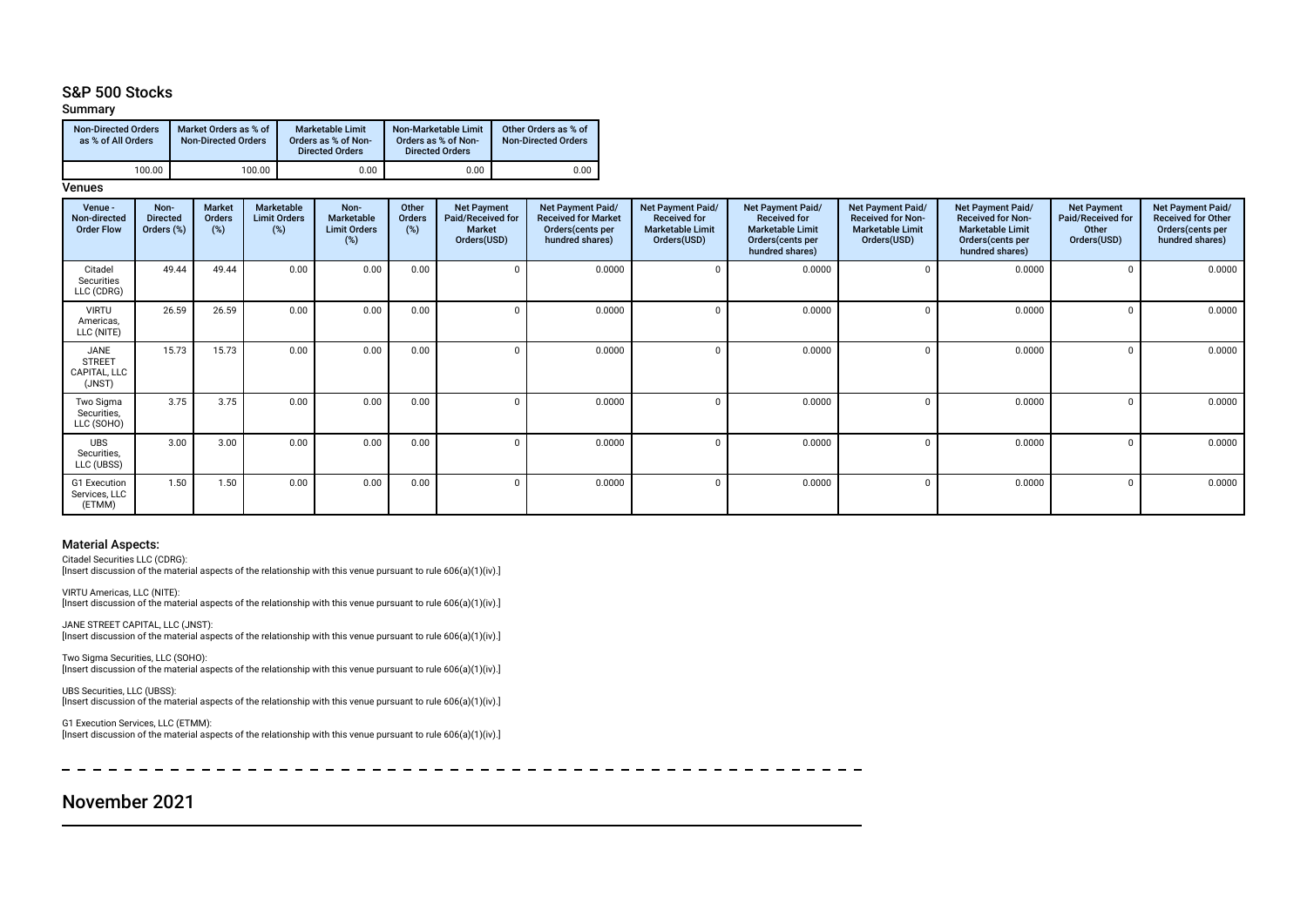# Non-S&P 500 Stocks

### Summary

| <b>Non-Directed Orders</b><br>as % of All Orders | Market Orders as % of<br><b>Non-Directed Orders</b> | <b>Marketable Limit</b><br>Orders as % of Non-<br><b>Directed Orders</b> | Non-Marketable Limit<br>Orders as % of Non-<br><b>Directed Orders</b> | Other Orders as % of<br><b>Non-Directed Orders</b> |
|--------------------------------------------------|-----------------------------------------------------|--------------------------------------------------------------------------|-----------------------------------------------------------------------|----------------------------------------------------|
| 100.00                                           | 98.80                                               | 0.00                                                                     | 1.20                                                                  | 0.00                                               |

## **Venues**

| Venue -<br>Non-directed<br><b>Order Flow</b>   | Non-<br><b>Directed</b><br>Orders (%) | <b>Market</b><br>Orders<br>(%) | Marketable<br><b>Limit Orders</b><br>$(\%)$ | Non-<br>Marketable<br><b>Limit Orders</b><br>$(\%)$ | Other<br>Orders<br>(%) | <b>Net Payment</b><br>Paid/Received for<br><b>Market</b><br>Orders(USD) | Net Payment Paid/<br><b>Received for Market</b><br>Orders(cents per<br>hundred shares) | Net Payment Paid/<br><b>Received for</b><br><b>Marketable Limit</b><br>Orders(USD) | <b>Net Payment Paid/</b><br><b>Received for</b><br><b>Marketable Limit</b><br>Orders(cents per<br>hundred shares) | Net Payment Paid/<br><b>Received for Non-</b><br><b>Marketable Limit</b><br>Orders(USD) | Net Payment Paid/<br><b>Received for Non-</b><br><b>Marketable Limit</b><br>Orders (cents per<br>hundred shares) | <b>Net Payment</b><br>Paid/Received for<br>Other<br>Orders(USD) | Net Payment Paid/<br><b>Received for Other</b><br>Orders(cents per<br>hundred shares) |
|------------------------------------------------|---------------------------------------|--------------------------------|---------------------------------------------|-----------------------------------------------------|------------------------|-------------------------------------------------------------------------|----------------------------------------------------------------------------------------|------------------------------------------------------------------------------------|-------------------------------------------------------------------------------------------------------------------|-----------------------------------------------------------------------------------------|------------------------------------------------------------------------------------------------------------------|-----------------------------------------------------------------|---------------------------------------------------------------------------------------|
| Citadel<br>Securities LLC<br>(CDRG)            | 52.10                                 | 52.73                          | 0.00                                        | 0.00                                                | 0.00                   | $\Omega$                                                                | 0.0000                                                                                 | $\Omega$                                                                           | 0.0000                                                                                                            |                                                                                         | 0.0000                                                                                                           |                                                                 | 0.0000                                                                                |
| <b>VIRTU</b><br>Americas, LLC<br>(NITE)        | 21.56                                 | 21.21                          | 0.00                                        | 50.00                                               | 0.00                   | $\Omega$                                                                | 0.0000                                                                                 | $\Omega$                                                                           | 0.0000                                                                                                            |                                                                                         | 0.0000                                                                                                           |                                                                 | 0.0000                                                                                |
| <b>JANE STREET</b><br>CAPITAL, LLC<br>(JNST)   | 20.36                                 | 20.61                          | 0.00                                        | 0.00                                                | 0.00                   | $\Omega$                                                                | 0.0000                                                                                 |                                                                                    | 0.0000                                                                                                            |                                                                                         | 0.0000                                                                                                           |                                                                 | 0.0000                                                                                |
| Two Sigma<br>Securities, LLC<br>(SOHO)         | 3.59                                  | 3.64                           | 0.00                                        | 0.00                                                | 0.00                   | $\Omega$                                                                | 0.0000                                                                                 | $\Omega$                                                                           | 0.0000                                                                                                            |                                                                                         | 0.0000                                                                                                           | $\cap$                                                          | 0.0000                                                                                |
| G1 Execution<br>Services, LLC<br>(ETMM)        | 1.20                                  | 1.21                           | 0.00                                        | 0.00                                                | 0.00                   | $\Omega$                                                                | 0.0000                                                                                 | $\Omega$                                                                           | 0.0000                                                                                                            |                                                                                         | 0.0000                                                                                                           |                                                                 | 0.0000                                                                                |
| Cboe EDGX US<br>Equities<br>Exchange<br>(EDGX) | 0.60                                  | 0.00                           | 0.00                                        | 50.00                                               | 0.00                   | $\Omega$                                                                | 0.0000                                                                                 | $\Omega$                                                                           | 0.0000                                                                                                            |                                                                                         | 0.0000                                                                                                           |                                                                 | 0.0000                                                                                |
| <b>UBS</b><br>Securities, LLC<br>(UBSS)        | 0.60                                  | 0.61                           | 0.00                                        | 0.00                                                | 0.00                   | $\Omega$                                                                | 0.0000                                                                                 | $\Omega$                                                                           | 0.0000                                                                                                            |                                                                                         | 0.0000                                                                                                           |                                                                 | 0.0000                                                                                |

 $\sim$   $-$ 

#### Material Aspects:

Citadel Securities LLC (CDRG): [Insert discussion of the material aspects of the relationship with this venue pursuant to rule 606(a)(1)(iv).]

VIRTU Americas, LLC (NITE): [Insert discussion of the material aspects of the relationship with this venue pursuant to rule 606(a)(1)(iv).]

JANE STREET CAPITAL, LLC (JNST): [Insert discussion of the material aspects of the relationship with this venue pursuant to rule 606(a)(1)(iv).]

Two Sigma Securities, LLC (SOHO): [Insert discussion of the material aspects of the relationship with this venue pursuant to rule 606(a)(1)(iv).]

G1 Execution Services, LLC (ETMM): [Insert discussion of the material aspects of the relationship with this venue pursuant to rule 606(a)(1)(iv).]

Cboe EDGX US Equities Exchange (EDGX): [Insert discussion of the material aspects of the relationship with this venue pursuant to rule 606(a)(1)(iv).]

UBS Securities, LLC (UBSS):

[Insert discussion of the material aspects of the relationship with this venue pursuant to rule 606(a)(1)(iv).]

 $-$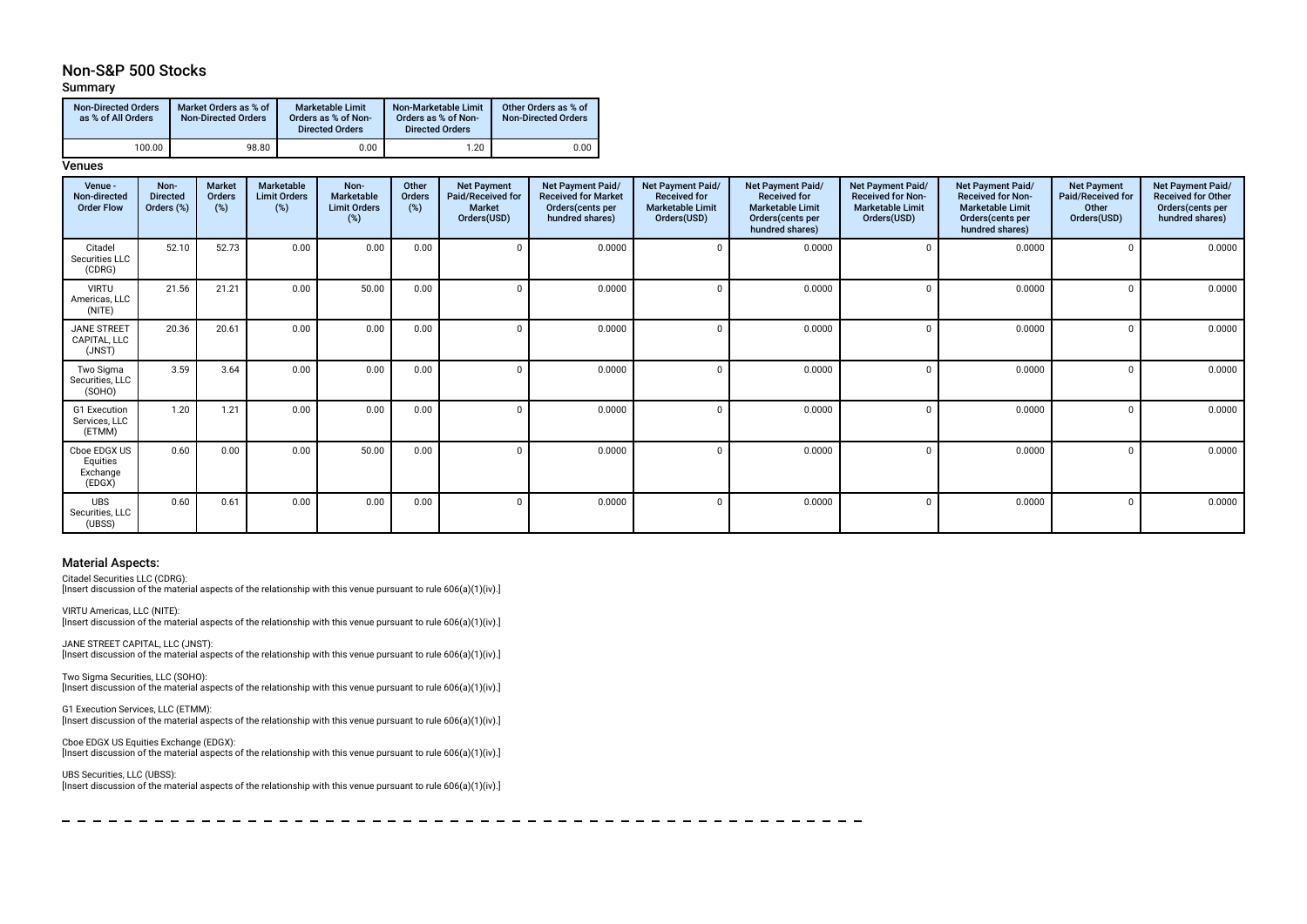# Options

#### Summary

| <b>Non-Directed Orders</b><br>as % of All Orders | Market Orders as % of<br><b>Non-Directed Orders</b> | <b>Marketable Limit</b><br>Orders as % of Non-<br><b>Directed Orders</b> | Non-Marketable Limit<br>Orders as % of Non-<br><b>Directed Orders</b> | Other Orders as % of<br><b>Non-Directed Orders</b> |
|--------------------------------------------------|-----------------------------------------------------|--------------------------------------------------------------------------|-----------------------------------------------------------------------|----------------------------------------------------|
| 0.00                                             | 0.00                                                | 0.00                                                                     | 0.00                                                                  | 0.00                                               |

## Venues

| Venue -<br>Non-<br>directed<br>Order<br><b>Flow</b> | <b>Non-</b><br>Directed<br>Orders (%) | <b>Market</b><br>Orders<br>(%) | <b>Marketable</b><br><b>Limit Orders</b> | Non-<br>Marketable<br><b>Limit Orders</b> | Other<br>Orders | <b>Net Payment</b><br>Paid/Received for<br><b>Market</b><br>Orders(USD) | <b>Net Payment Paid/</b><br><b>Received for Market</b><br>Orders (cents per<br>hundred shares) | Net Payment Paid/<br><b>Received for</b><br><b>Marketable Limit</b><br>Orders(USD) | <b>Net Payment Paid/</b><br><b>Received for</b><br><b>Marketable Limit</b><br>Orders (cents per<br>hundred shares) | Net Payment Paid/<br><b>Received for Non-</b><br><b>Marketable Limit</b><br>Orders(USD) | <b>Net Payment Paid/</b><br><b>Received for Non-</b><br><b>Marketable Limit</b><br>Orders(cents per<br>hundred shares) | <b>Net Payment</b><br>Paid/Received for<br>Other<br>Orders(USD) | <b>Net Payment Paid/</b><br><b>Received for Other</b><br>Orders (cents per<br>hundred shares) |
|-----------------------------------------------------|---------------------------------------|--------------------------------|------------------------------------------|-------------------------------------------|-----------------|-------------------------------------------------------------------------|------------------------------------------------------------------------------------------------|------------------------------------------------------------------------------------|--------------------------------------------------------------------------------------------------------------------|-----------------------------------------------------------------------------------------|------------------------------------------------------------------------------------------------------------------------|-----------------------------------------------------------------|-----------------------------------------------------------------------------------------------|
|-----------------------------------------------------|---------------------------------------|--------------------------------|------------------------------------------|-------------------------------------------|-----------------|-------------------------------------------------------------------------|------------------------------------------------------------------------------------------------|------------------------------------------------------------------------------------|--------------------------------------------------------------------------------------------------------------------|-----------------------------------------------------------------------------------------|------------------------------------------------------------------------------------------------------------------------|-----------------------------------------------------------------|-----------------------------------------------------------------------------------------------|

## Material Aspects:

# December 2021

### S&P 500 Stocks

#### Summary

| <b>Non-Directed Orders</b><br>as % of All Orders | Market Orders as % of<br><b>Non-Directed Orders</b> | <b>Marketable Limit</b><br>Orders as % of Non-<br><b>Directed Orders</b> | Non-Marketable Limit<br>Orders as % of Non-<br><b>Directed Orders</b> | Other Orders as % of<br><b>Non-Directed Orders</b> |  |  |
|--------------------------------------------------|-----------------------------------------------------|--------------------------------------------------------------------------|-----------------------------------------------------------------------|----------------------------------------------------|--|--|
| 100.00                                           | 100.00                                              | 0.00                                                                     | 0.00                                                                  | 0.00                                               |  |  |

### **Venues**

| Venue -<br>Non-directed<br><b>Order Flow</b> | Non-<br><b>Directed</b><br>Orders (%) | <b>Market</b><br><b>Orders</b><br>$(\%)$ | Marketable<br><b>Limit Orders</b><br>(%) | Non-<br>Marketable<br><b>Limit Orders</b><br>(%) | Other<br>Orders<br>(%) | <b>Net Payment</b><br>Paid/Received for<br><b>Market</b><br>Orders(USD) | Net Payment Paid/<br><b>Received for Market</b><br>Orders(cents per<br>hundred shares) | Net Payment Paid/<br><b>Received for</b><br><b>Marketable Limit</b><br>Orders(USD) | Net Payment Paid/<br><b>Received for</b><br><b>Marketable Limit</b><br>Orders (cents per<br>hundred shares) | Net Payment Paid/<br><b>Received for Non-</b><br><b>Marketable Limit</b><br>Orders(USD) | Net Payment Paid/<br><b>Received for Non-</b><br><b>Marketable Limit</b><br>Orders (cents per<br>hundred shares) | <b>Net Payment</b><br>Paid/Received for<br>Other<br>Orders(USD) | Net Payment Paid/<br><b>Received for Other</b><br>Orders(cents per<br>hundred shares) |
|----------------------------------------------|---------------------------------------|------------------------------------------|------------------------------------------|--------------------------------------------------|------------------------|-------------------------------------------------------------------------|----------------------------------------------------------------------------------------|------------------------------------------------------------------------------------|-------------------------------------------------------------------------------------------------------------|-----------------------------------------------------------------------------------------|------------------------------------------------------------------------------------------------------------------|-----------------------------------------------------------------|---------------------------------------------------------------------------------------|
| Citadel<br>Securities LLC<br>(CDRG)          | 47.09                                 | 47.93                                    | 0.00                                     | 0.00                                             | 0.00                   |                                                                         | 0.0000                                                                                 |                                                                                    | 0.0000                                                                                                      |                                                                                         | 0.0000                                                                                                           | 0                                                               | 0.0000                                                                                |
| <b>VIRTU</b><br>Americas, LLC<br>(NITE)      | 25.58                                 | 26.04                                    | 0.00                                     | 0.00                                             | 0.00                   |                                                                         | 0.0000                                                                                 |                                                                                    | 0.0000                                                                                                      | n                                                                                       | 0.0000                                                                                                           | 0                                                               | 0.0000                                                                                |
| <b>JANE STREET</b><br>CAPITAL, LLC<br>(JNST) | 19.19                                 | 19.53                                    | 0.00                                     | 0.00                                             | 0.00                   |                                                                         | 0.0000                                                                                 |                                                                                    | 0.0000                                                                                                      | n                                                                                       | 0.0000                                                                                                           | 0                                                               | 0.0000                                                                                |
| G1 Execution<br>Services, LLC<br>(ETMM)      | 5.23                                  | 5.33                                     | 0.00                                     | 0.00                                             | 0.00                   |                                                                         | 0.0000                                                                                 |                                                                                    | 0.0000                                                                                                      |                                                                                         | 0.0000                                                                                                           | $\Omega$                                                        | 0.0000                                                                                |
| Instinet<br><b>BlockCross</b><br>(BLKX)      | 1.74                                  | 0.00                                     | 0.00                                     | 0.00                                             | 100.00                 |                                                                         | 0.0000                                                                                 |                                                                                    | 0.0000                                                                                                      |                                                                                         | 0.0000                                                                                                           | $\Omega$                                                        | 0.0000                                                                                |
| <b>UBS</b><br>Securities, LLC<br>(UBSS)      | 1.16                                  | 1.18                                     | 0.00                                     | 0.00                                             | 0.00                   |                                                                         | 0.0000                                                                                 |                                                                                    | 0.0000                                                                                                      | $\Omega$                                                                                | 0.0000                                                                                                           | $\Omega$                                                        | 0.0000                                                                                |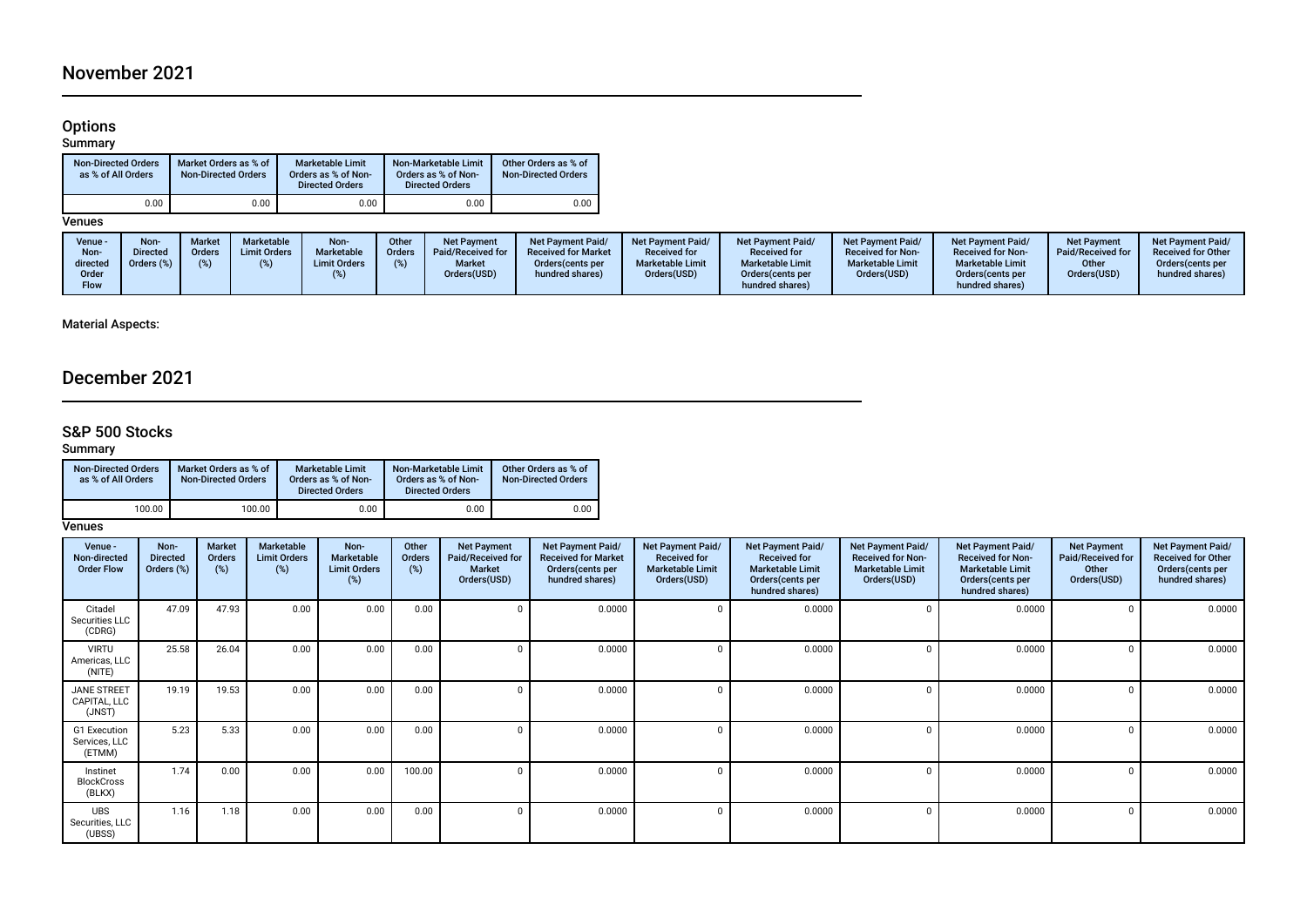#### Material Aspects:

Citadel Securities LLC (CDRG): [Insert discussion of the material aspects of the relationship with this venue pursuant to rule 606(a)(1)(iv).]

VIRTU Americas, LLC (NITE): [Insert discussion of the material aspects of the relationship with this venue pursuant to rule 606(a)(1)(iv).]

JANE STREET CAPITAL, LLC (JNST): [Insert discussion of the material aspects of the relationship with this venue pursuant to rule 606(a)(1)(iv).]

G1 Execution Services, LLC (ETMM): [Insert discussion of the material aspects of the relationship with this venue pursuant to rule 606(a)(1)(iv).]

Instinet BlockCross (BLKX): [Insert discussion of the material aspects of the relationship with this venue pursuant to rule 606(a)(1)(iv).]

UBS Securities, LLC (UBSS): [Insert discussion of the material aspects of the relationship with this venue pursuant to rule 606(a)(1)(iv).]

--------- $- - - - \overline{\phantom{0}}$  $- - - \sim$  $\sim$   $\overline{\phantom{a}}$  $\sim$  $\overline{\phantom{0}}$  $\frac{1}{2}$ 

# December 2021

# Non-S&P 500 Stocks

Summary

| <b>Non-Directed Orders</b><br>as % of All Orders | Market Orders as % of<br>Non-Directed Orders | <b>Marketable Limit</b><br>Orders as % of Non-<br><b>Directed Orders</b> | Non-Marketable Limit<br>Orders as % of Non-<br><b>Directed Orders</b> | Other Orders as % of<br><b>Non-Directed Orders</b> |  |  |
|--------------------------------------------------|----------------------------------------------|--------------------------------------------------------------------------|-----------------------------------------------------------------------|----------------------------------------------------|--|--|
| 100.00                                           | 100.00                                       | 0.00                                                                     | 0.00                                                                  | 0.00                                               |  |  |

**Venues** 

| Venue -<br>Non-directed<br><b>Order Flow</b> | Non-<br><b>Directed</b><br>Orders (%) | Market<br>Orders<br>$(\%)$ | Marketable<br><b>Limit Orders</b><br>(%) | Non-<br><b>Marketable</b><br><b>Limit Orders</b><br>(%) | Other<br><b>Orders</b><br>(%) | <b>Net Payment</b><br>Paid/Received for<br><b>Market</b><br>Orders(USD) | <b>Net Payment Paid/</b><br><b>Received for Market</b><br>Orders(cents per<br>hundred shares) | Net Payment Paid/<br><b>Received for</b><br><b>Marketable Limit</b><br>Orders(USD) | Net Payment Paid/<br><b>Received for</b><br><b>Marketable Limit</b><br>Orders(cents per<br>hundred shares) | Net Payment Paid/<br><b>Received for Non-</b><br><b>Marketable Limit</b><br>Orders(USD) | Net Payment Paid/<br><b>Received for Non-</b><br><b>Marketable Limit</b><br>Orders(cents per<br>hundred shares) | <b>Net Payment</b><br>Paid/Received for<br>Other<br>Orders(USD) | Net Payment Paid/<br><b>Received for Other</b><br>Orders(cents per<br>hundred shares) |
|----------------------------------------------|---------------------------------------|----------------------------|------------------------------------------|---------------------------------------------------------|-------------------------------|-------------------------------------------------------------------------|-----------------------------------------------------------------------------------------------|------------------------------------------------------------------------------------|------------------------------------------------------------------------------------------------------------|-----------------------------------------------------------------------------------------|-----------------------------------------------------------------------------------------------------------------|-----------------------------------------------------------------|---------------------------------------------------------------------------------------|
| Citadel<br>Securities LLC<br>(CDRG)          | 44.33                                 | 44.79                      | 0.00                                     | 0.00                                                    | 0.00                          | 0                                                                       | 0.0000                                                                                        | $\Omega$                                                                           | 0.0000                                                                                                     | $\Omega$                                                                                | 0.0000                                                                                                          | 0                                                               | 0.0000                                                                                |
| <b>JANE STREET</b><br>CAPITAL, LLC<br>(JNST) | 24.74                                 | 25.00                      | 0.00                                     | 0.00                                                    | 0.00                          | $\Omega$                                                                | 0.0000                                                                                        | $\mathbf 0$                                                                        | 0.0000                                                                                                     |                                                                                         | 0.0000                                                                                                          | $\Omega$                                                        | 0.0000                                                                                |
| <b>VIRTU</b><br>Americas, LLC<br>(NITE)      | 18.56                                 | 18.75                      | 0.00                                     | 0.00                                                    | 0.00                          | $\Omega$                                                                | 0.0000                                                                                        | $\Omega$                                                                           | 0.0000                                                                                                     |                                                                                         | 0.0000                                                                                                          | $\Omega$                                                        | 0.0000                                                                                |
| G1 Execution<br>Services. LLC<br>(ETMM)      | 6.19                                  | 6.25                       | 0.00                                     | 0.00                                                    | 0.00                          | 0                                                                       | 0.0000                                                                                        | $\mathbf 0$                                                                        | 0.0000                                                                                                     | $\sqrt{ }$                                                                              | 0.0000                                                                                                          | $\Omega$                                                        | 0.0000                                                                                |
| Two Sigma<br>Securities, LLC<br>(SOHO)       | 3.09                                  | 3.13                       | 0.00                                     | 0.00                                                    | 0.00                          | $\Omega$                                                                | 0.0000                                                                                        | $\Omega$                                                                           | 0.0000                                                                                                     | $\sqrt{ }$                                                                              | 0.0000                                                                                                          | $\Omega$                                                        | 0.0000                                                                                |
| <b>UBS</b><br>Securities, LLC<br>(UBSS)      | 2.06                                  | 2.08                       | 0.00                                     | 0.00                                                    | 0.00                          | $\Omega$                                                                | 0.0000                                                                                        | $\Omega$                                                                           | 0.0000                                                                                                     |                                                                                         | 0.0000                                                                                                          | $\Omega$                                                        | 0.0000                                                                                |
| Instinet<br><b>BlockCross</b><br>(BLKX)      | 1.03                                  | 0.00                       | 0.00                                     | 0.00                                                    | 100.00                        | $\Omega$                                                                | 0.0000                                                                                        | $\Omega$                                                                           | 0.0000                                                                                                     | $\sqrt{ }$                                                                              | 0.0000                                                                                                          | $\Omega$                                                        | 0.0000                                                                                |